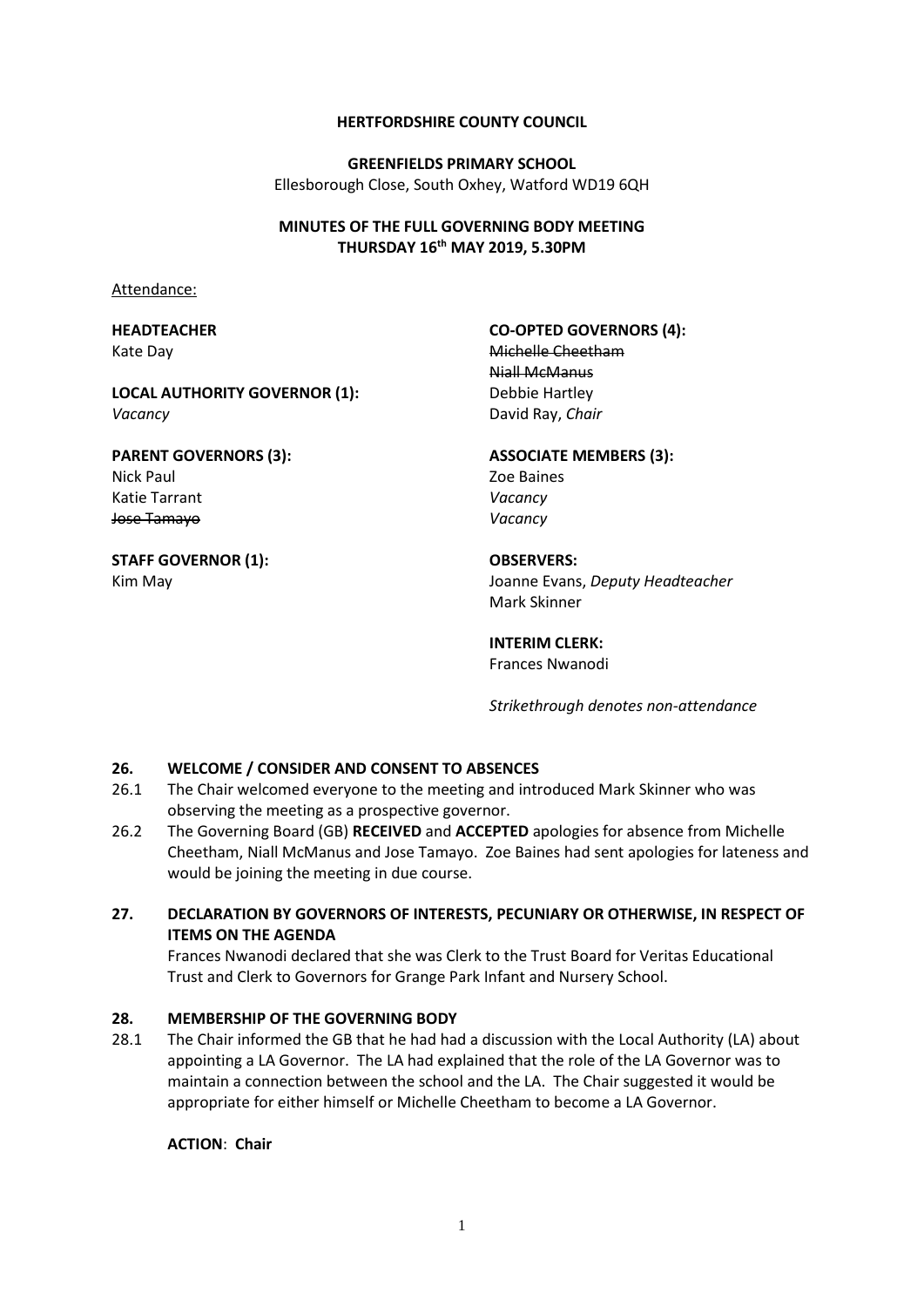#### **29. TO APPROVE THE MINUTES OF THE MEETING HELD ON 21st MARCH 2019**

- 29.1 *The minutes were agreed to be an accurate record of the meeting and were signed by the Chair.*
- 29.2 The Headteacher thanked the Interim Clerk for producing detailed minutes of the previous meeting.

#### **30. MATTERS ARISING FROM THE MINUTES OF THE MEETING HELD ON 21ST MARCH 2019**

- **30.1 Matters arising from the minutes of the meeting held on 24th January 2019 – Friends of Greenfields School (FOGS)**
- 30.1.1 The Headteacher explained that a member of FOGS had planned to attend tonight's GB meeting, but they had had to attend a wake instead. There would be a representative from FOGS at July's GB meeting

#### **ACTION: Headteacher**

#### **30.2 Matters arising from the minutes of the meeting held on 24th January 2019 – The Headteacher's verbal report**

30.2.1 The Deputy Headteacher confirmed that the Admin staff were updating the school's website and requested that any emails to them about updating information on the website were copied to her as well.

#### **30.3 The Headteacher's written report**

- 30.3.1 The Headteacher confirmed that ConEd had reviewed the school's privacy settings to ensure that pupils were not able to access inappropriate or unsuitable content online and to review the school's privacy notices, checking that they were in line with the General Data Protection Regulations (GDPR).
- 30.3.2 With regards to purchasing ICT equipment, the Headteacher reported that the delay in ordering the Chromebooks had meant that they were no longer in stock. Therefore, the school had ordered higher specification laptops. A new desktop computer for the Headteacher had also been purchased.
- 30.3.3 The Headteacher explained that there would be an issue upgrading to Windows 10 with some of the school's existing ICT equipment – the oldest set of laptops on trolleys, the desktops in classes, staff laptops and the Admin staff's computers. ConEd had assured the school that the computers could be patched and kept in use until the 2020/21 financial year when they would need to be replaced.
- *30.3.4 Zoe Baines joined the meeting.*
- 30.3.5 The Headteacher informed the GB that the Parish Council had some money to share between schools, approximately £4,000. Schools had to write an impact statement and submit it to the Parish Council. Although the Parish Council had suggested using the funds to subsidise breakfast clubs, the Headteacher would present a case for using the funds to support upgrading the school's ICT equipment. She added that there was some money in the ICT budget.
- 30.3.6 ConEd would start patching two laptops per week to minimise the disruption to the school.
- 30.3.7 A Governor asked how many laptops were affected. The Headteacher replied that the 15 Lenovo laptops could be patched but the older set of laptops, could not be patched.
- 30.3.8 A Governor asked what the school wanted in terms of new ICT equipment. The Headteacher replied that she would be asking staff this question. She was aware that staff were not utilising the desktop computers in the classrooms rather they were using laptops. It would cost the school approximately £4,000 to put a laptop and visualiser in each classroom and approximately £1,000 to replace the two desktop computers in the Admin Office.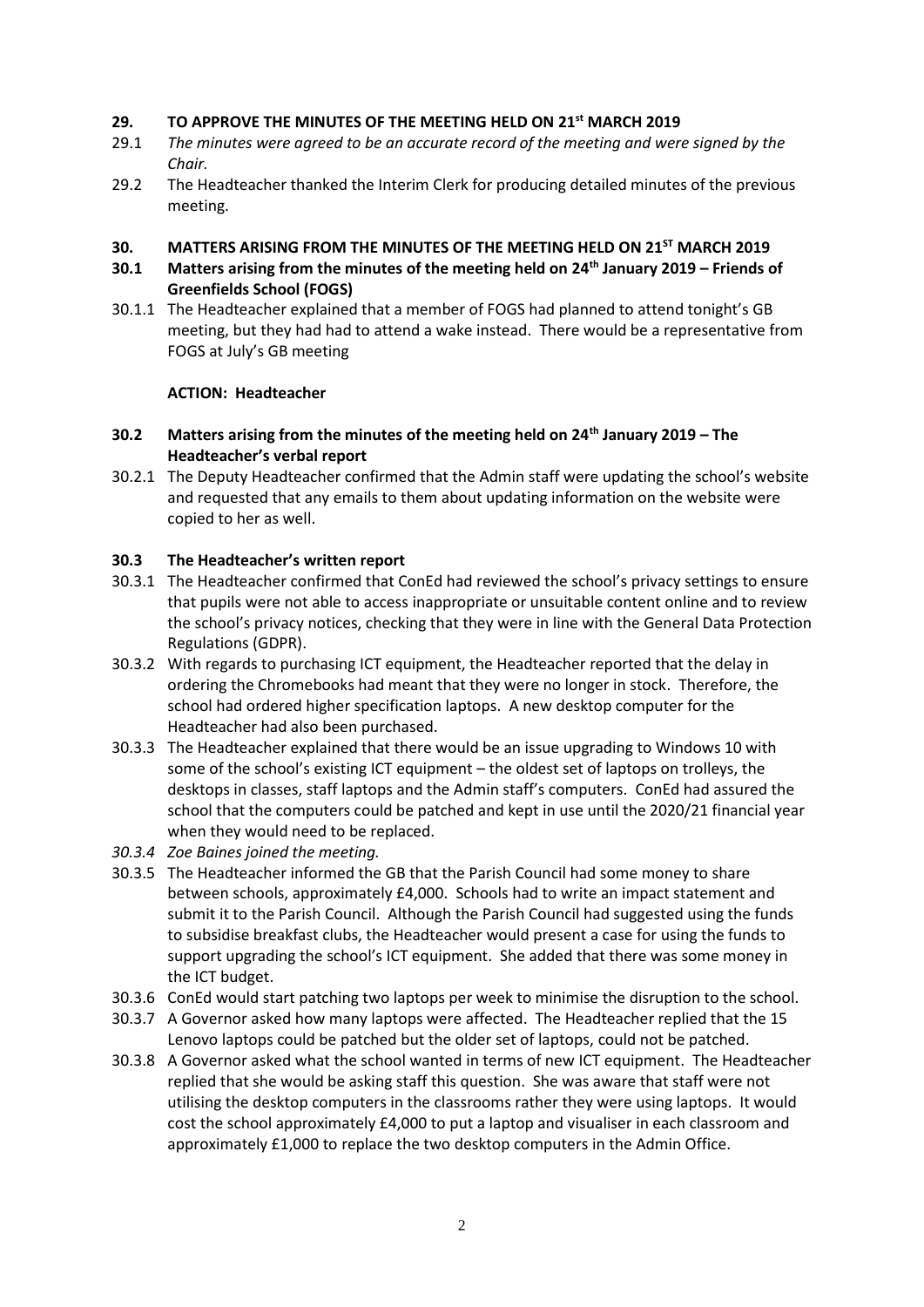#### **30.4 Policies for review and adoption**

- 30.4.1 The Headteacher confirmed that all amendments to policies that had been agreed at the last GB meeting had been made and, where necessary, the policies had been published on the school's website.
- 30.4.2 *The Governing Body noted that all other points for action had either been fulfilled or would be covered within the agenda of this meeting*

#### **31. TO RECEIVE THE HEADTEACHER'S VERBAL REPORT**

#### **31.1 Pupil Numbers**

31.1.1 The Headteacher informed Governors that there were 194 pupils on roll as at  $10^{th}$  May 2019, including Nursery, compared to 186 in January 2019 so it was 81% full. Whilst 10 pupils had joined the school two pupils had left the school due to their Special Educational Needs and Disabilities (SEND).

#### **31.2 Pupil Attendance**

- 31.2.1 The Headteacher highlighted the improvement in pupils' attendance data with last week having 98% attendance. 9 classes had had non-uniform days as a reward for having 1 week's 100% attendance, with 3 classes achieving this for two consecutive weeks and 2 classes achieving this for three consecutive weeks.
- 31.2.2 A Governor asked if this was a result of pupils pressurising their parents to get them into school. The Headteacher said that this was the case for some, especially for pupils in classes that were on track to be rewarded for 100% attendance.
- 31.2.3 The Headteacher informed Governors that she had received 6 letters from parents requesting to take their children on holiday during term time. In reply to a question from the Chair of Governors, the Headteacher explained that if the pupils' attendance was below 95% then there would be a meeting with the Education Welfare Office (EWO) but if it was above 95% then no action would be taken.
- 31.2.4 Governors commended the improvement in pupils' attendance data.

#### **31.3 Teaching Quality Percentages**

- 31.3.1 The Headteacher circulated the 2018-19 Joint Annual Review Visit Report arising from the Hertfordshire Improvement Partner's visit which had taken place on 27<sup>th</sup> March 2019. The visit had involved learning walks which both the Headteacher and Deputy Headteacher had participated in and provided quality assurance by comparing how the school graded its performance alongside how the School Improvement Partner graded the school.
- 31.3.2 The Headteacher informed Governors that 80% of the teaching was graded as good and 20% as requiring improvement which was an improvement to the review in June 2018 when 20% was graded as inadequate, 30% as requiring improvement and 50% as good. The Headteacher wanted to have consistently good teaching, adding that one teacher represented 10%.

# **31.4 Safeguarding**

- 31.4.1 The Headteacher provided Governors with a breakdown of the numbers of pupils in different safeguarding categories as follows:
	- Team Around the Family 14
	- Child in Need 0
	- Chid Protection Plan 2

There was currently one Looked After Child and six pupils with Education Health Care Plans (EHCPs). Two pupils were being assessed for EHCPs.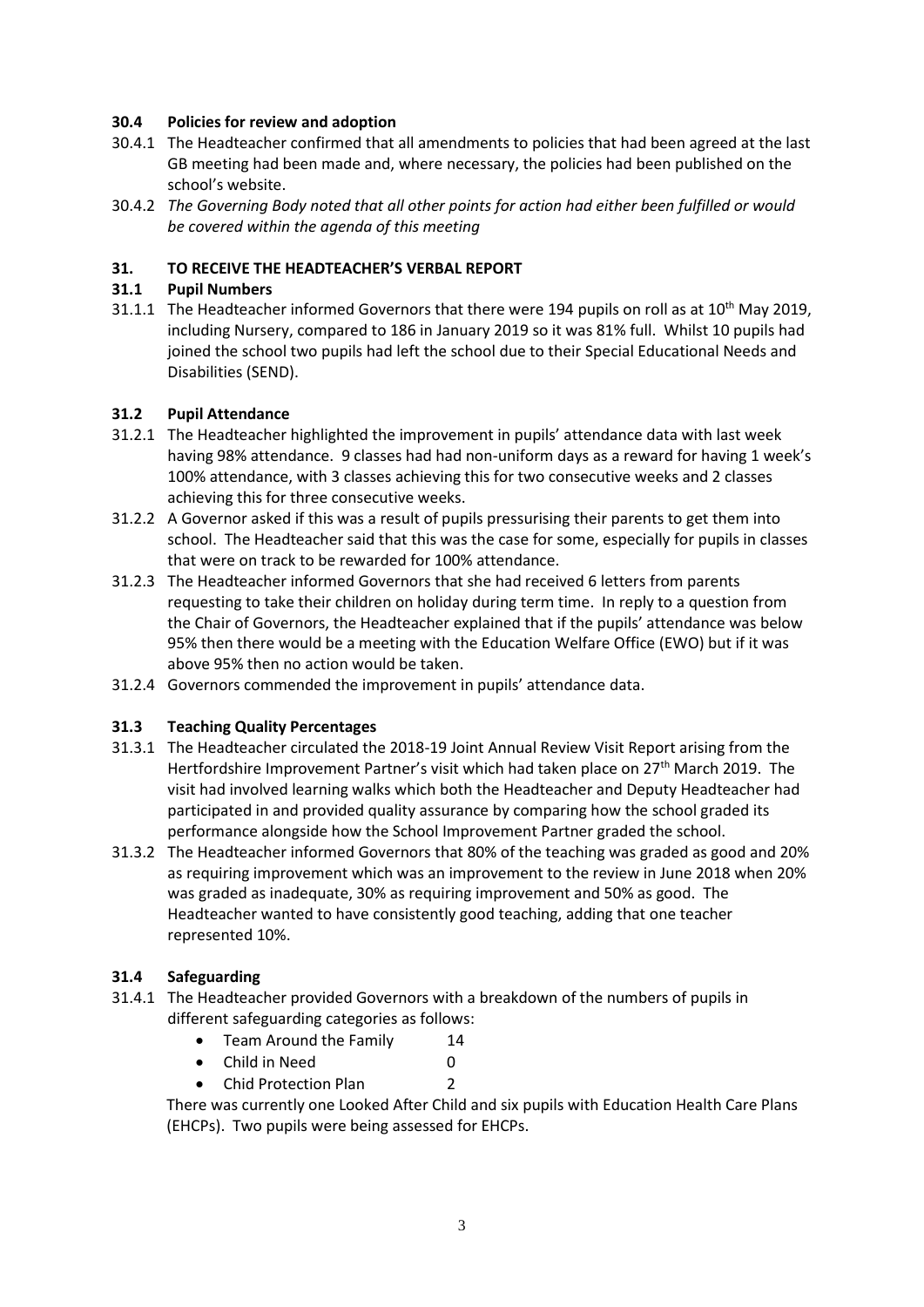#### **31.5 Exclusions**

31.5.1 The Headteacher reported that there had not been any exclusions since January 2019.

#### **31.6 Racist Incidents**

31.6.1 The Headteacher reported that there had not been any racist incidents since the last GB meeting.

# **31.7 Formal complaints**

31.7.1 The Headteacher reported that there had not been any formal complaints this academic year.

#### **31.8 Joint Annual Review with Hertfordshire School Improvement Partner**

31.8.1 The Headteacher requested that Governors read the Joint Annual Review report that they had received. The visit had been carried out 11 weeks into her Headship and its findings indicated that all the actions being implemented were moving the school forward.

#### **ACTION: All Governors**

- 31.8.2 In the morning, the visit had entailed learning walks to review teaching, the quality of the learning and the school building. In the afternoon there had been meetings which covered assessment and safeguarding.
- 31.8.3 The overall grade descriptors for the school (page 1 of the report) are detailed below with 2 being Good and 3 being Requires improvement:

|           | • Effectiveness of leadership and management                          | 3 |
|-----------|-----------------------------------------------------------------------|---|
| $\bullet$ | Quality of teaching, learning and assessment                          | 3 |
| $\bullet$ | Personal development, behaviour and welfare                           | 3 |
|           | • Outcomes for pupils                                                 | 3 |
|           | • Effectiveness of the early years provision: quality and standards 2 |   |
|           | • Overall effectiveness                                               | 3 |

- 31.8.4 The Headteacher referred to the summary of agreed actions on page 9 of the report. She explained that the safeguarding check had been scheduled for June 2019; training for Teaching Assistants (TAs) had been organised and actions to reduce low level disruption were being implemented.
- 31.8.5 The Chair of Governors commented that the report was positive, and he had had a private conversation with the Hertfordshire Improvement Partner. He highlighted that Anne Peck had been the 5<sup>th</sup> Improvement Partner that had been assigned to the school in recent years. The Headteacher said that she had requested that Anne Peck remain as the school's Improvement Partner.
- 31.8.6 In response to a Governor's question, the Deputy Headteacher said that the review had been based on the old Ofsted Framework. Subsequent reviews would be based on the new Ofsted Framework.
- 31.8.7 The Headteacher added that she and the Deputy Headteacher were attending training on the new Ofsted Framework.

# **31.9 Early Years Foundation Stage (EYFS) Moderation**

- 31.9.1 The Headteacher reported that the school had had the EYFS moderated for the third year in a row. All the school's judgements had been upheld.
- 31.9.2 The Headteacher informed Governors that the outdoor EYFS area had been revamped over the Easter break and invited Governors to go outside and view the area.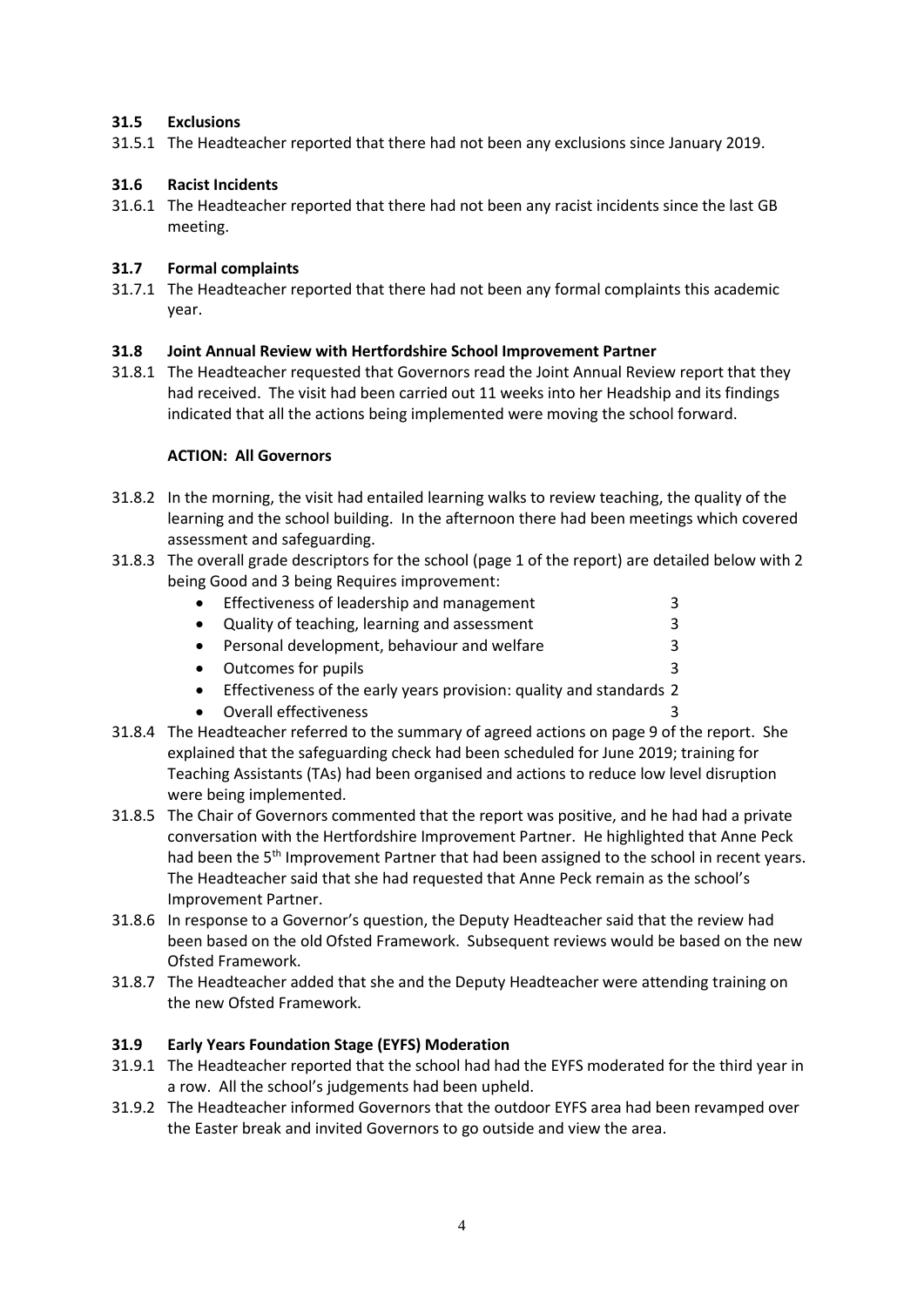# **31.10 New Entrance Gates and Sign-in System**

- 31.10.1 The new entrance gates had been installed over the Easter holidays, greatly improving how parents perceive the school's security. To date there had not been any complaints from parents.
- 31.10.2 The new computerised sign in system would be installed by Inventry during the May halfterm.

# **31.10 Performance Management**

- 31.10.1 The Headteacher's Performance Management had been completed after March's GB meeting.
- 31.10.2 The Headteacher would be carrying out teaching staff's reviews over the next week.

# **31.11 School Trips**

31.11.1 The Headteacher reported that pupils' behaviour on school trips had been very good.

# **31.12 Merchant Taylors and St Helens links**

- 31.12.1 Pupils from St Helens were visiting the school to listen to pupils reading.
- 31.12.2 Pupils from Merchant Taylors were working with a group of Year 5 and 6 Pupil Premium boys. They were spending 45 minutes on sports activities and 45 minutes having conversations on a 121 basis with pupils. This was going very well with the Merchant Taylors pupils interacting well with pupils with SEN.
- 31.12.3 The Headteacher expressed her appreciation of the support from St Helens and Merchant Taylors.

# **31.13 Data Challenge Meetings**

31.13.1 The Headteacher said that the Data Challenge meetings had taken place at the end of the previous term. They had discussed all pupils and agreed the interventions to be implemented to support pupils. Pupil targets had been set for the summer term. There were some pupils who were working just below the expected levels.

# **31.14 Before and After School Clubs**

- 31.14.1 The After School Club had been closed following consultation with parents. There was a range of activities provided by external organisations during the evenings at school and one parent had been provided with this information following a complaint about the closure of the After School Club.
- 31.14.2 The Before School Club had 3 children before 8am and 15 children after 8am.

# **31.15 Hertfordshire Support and Outcomes**

- 31.15 The Headteacher outlined the following support the school had received from Hertfordshire:
	- Support with the school's budget plan
	- School Development Plan and Self-evaluation Form
	- Planning for Years 3 and 5
	- Maths planning for years 1 and 2
	- EYFS

# **31.16 Standardised Assessment Tests (SATs)**

31.16.1 Year 6 had completed their SATs and Year 2 was currently mid-way through their SATs.

# **31.17 Pupil Premium Update**

31.17.1 There were currently 39 Pupil Premium children in the school with another child receiving the higher level Pupil Premium Grant.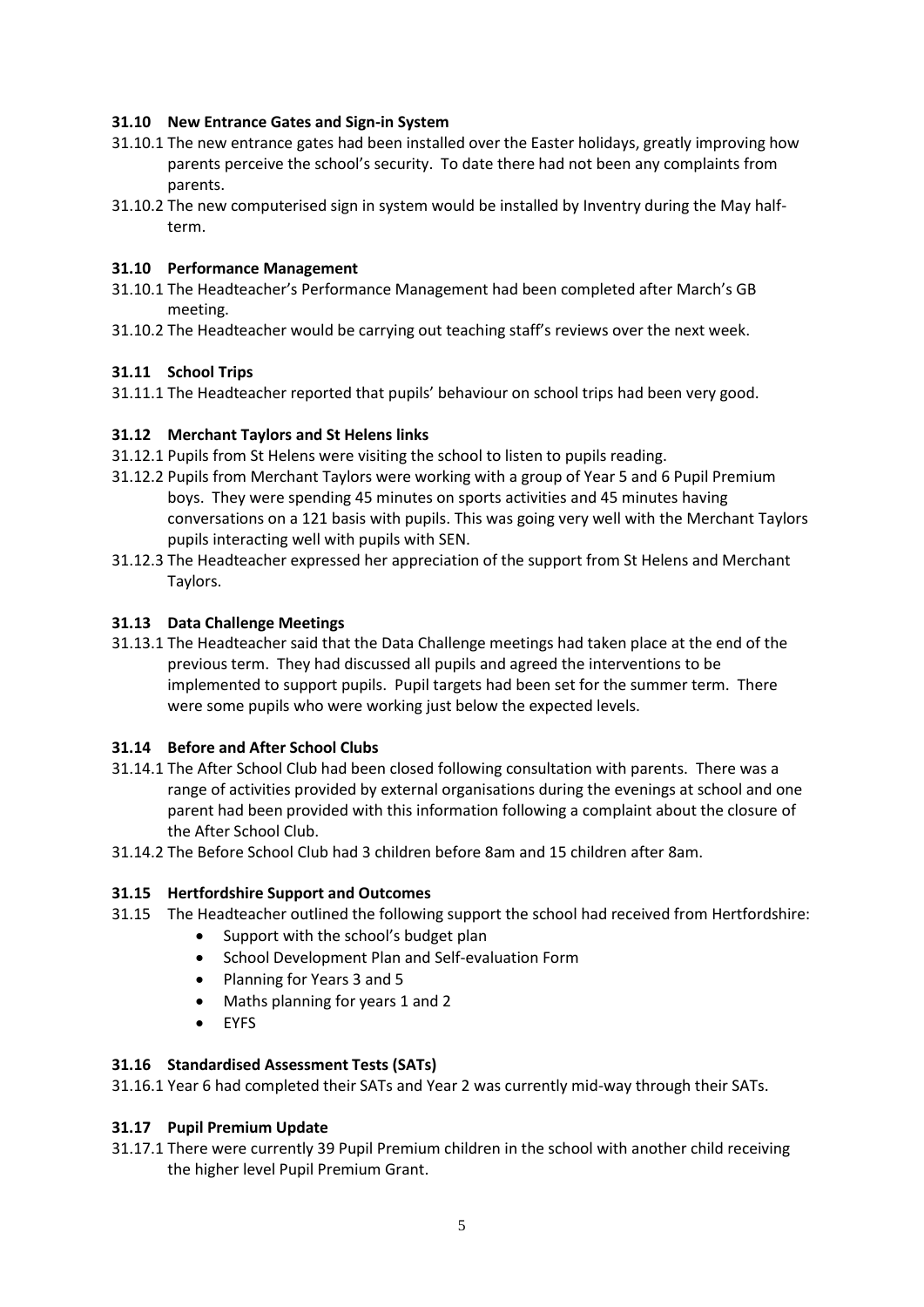31.17.2 The Headteacher would be consulting with parents about using the Early Years Pupil Premium Grant for offering 30 hours in the nursery class.

# **31.18 Sports Grant Update**

- 31.18.1 The Headteacher reported the following planned use for the Sports Grant:
	- £5,000 for Sports Week
	- £5,000 for outdoor equipment
	- £2,000 for EYFS outdoor equipment
	- the Play Rangers and Sports Partnership
- 31.18.2 The Headteacher outlined the ongoing changes to how the Sports Clusters were working, emphasising that the school would continue to participate in a Sports Cluster to ensure pupils had access to a wide range of sports activities.

#### **31.19 Safeguarding Update**

- 31.19.1 The Headteacher reported that the Safeguarding policy had been rewritten and Level 1 training had taken place at school.
- 31.19.2 Safeguarding lead meetings had taken place. There appeared to be an upward trend in challenging cases.

#### **31.20 Governors' Involvement Update**

- 31.20.1 The Headteacher said that Michelle Cheetham had participated in a teaching staff interview panel.
- 31.20.2 The following Governor visits were noted:
	- Health and Safety walk David Ray
	- Reception link visit Nick Paul
	- Year 4 link visit Michelle Cheetham
	- Year 4 Tenor Horn Assembly Katie Tarrant
- 31.20.3 The Headteacher encouraged Governors to do more Governor visits and invited Governors to attend the Parents' Curriculum meeting planned for Thursday 23<sup>rd</sup> May 2019.

#### **ACTION: Governors**

# **31.21 Staffing**

- 31.21.1 The Headteacher reported that 2 full-time TAs would be leaving the school at the end of May 2019 and 2 part-time School Meals Supervisory Assistants (SMSAs) would be joining the school in June 2019
- 31.21.2 The school was staffed for the 2019/20 academic year. There had to be some discussion about how Nurture would be used in the 2019/20 academic year.
- 31.21.3 The Chair of Governors questioned if the school had adequate staffing for 2019/20 as only one Newly Qualified Teacher (NQT) had been appointed and the school had wanted to appoint two NQTs. The Headteacher explained that by operating EYFS as a phase, the school had one named teacher who covered the current projected combined number of pupils for the nursery and reception. If these pupil numbers increased, then the school would have to recruit another teacher.
- 31.21.4 The Chair of Governors asked when the pupil numbers for 2019/20 would be confirmed. The Headteacher replied that the numbers would not be certain until the start of the academic year. She was comfortable with the staffing plan.
- 31.21.5 The Chair of Governors queried why the school's Reception was no longer full when it had been previously. The Headteacher replied that the school's nursery cohort had reduced, and other local schools were experiencing similar drop in EYFS numbers. In addition, the school's grade as Requiring improvement along with having an Interim Headteacher at the beginning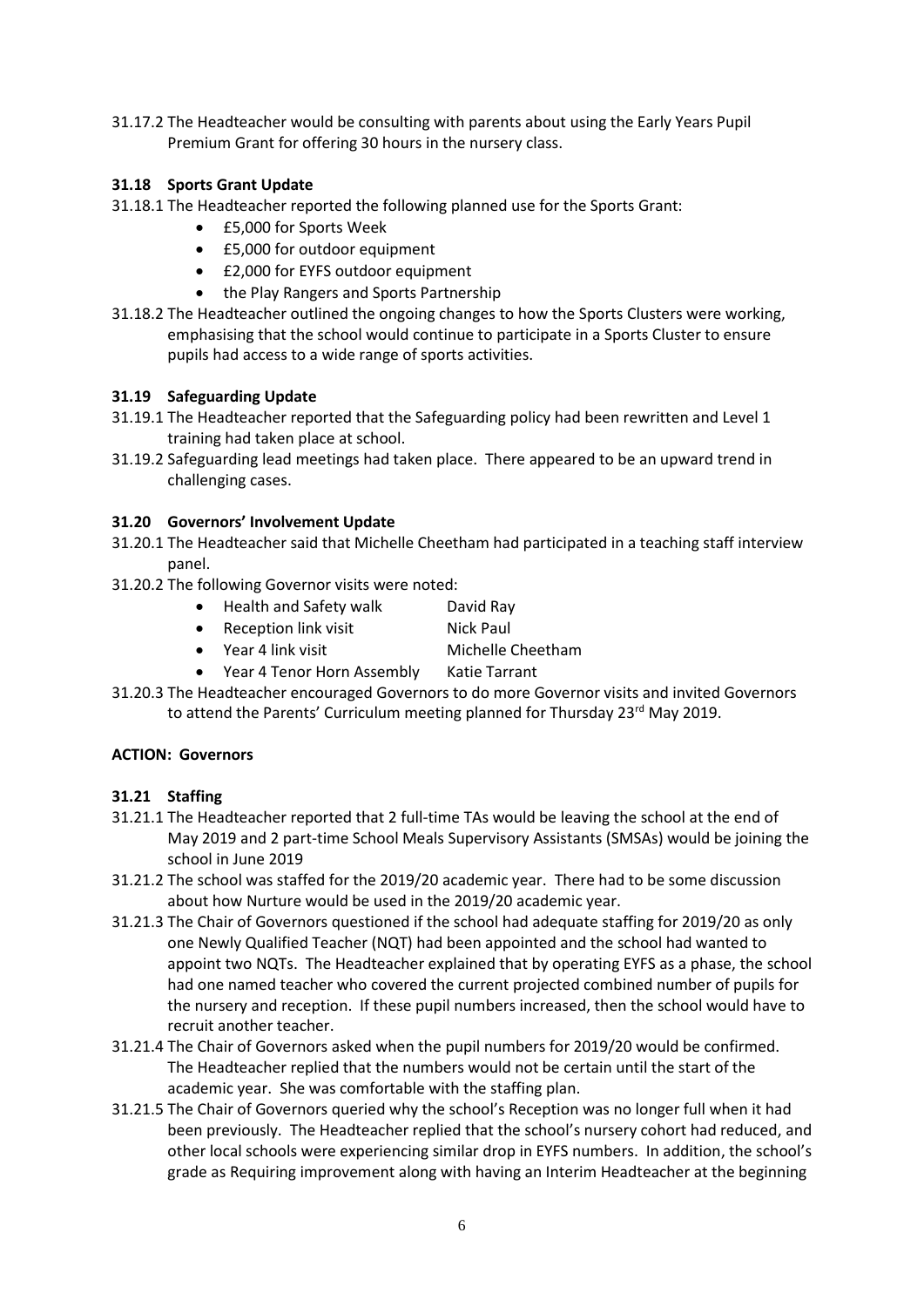of the 2018/19 academic year would have had an impact on parents' choice. Marketing the school would be critical to increasing numbers on roll.

31.21.6 In reply to a Governor's question, the Headteacher explained that the ratio of teachers to pupils in nursery was 1:13. At present the school had 12 pupils enrolled in the afternoon nursery class with 2 more pupils requesting this session.

# **32. FINANCE UPDATE**

#### **32.1 Agree on the school's budget for the 2019/20 financial year**

- 32.1.1 The Headteacher circulated the 2018/19 budget monitoring report, the 2019/20 Budget Report, the 5 year budget plan and a 3 year budget plan.
- 32.1.2 She highlighted that the school had had approximately £86,845 carried forward from the 2017/18 financial year to the 2018/19 financial year. The carry forward at the end of the 2018/19 financial year had reduced to £39,953. The school was now in a position where it was unable to submit a balanced budget. Hertfordshire County Council had agreed to accept the school submitting an in-year deficit budget
- 32.1.3 The Headteacher continued by explaining that the school would have to pay redundancy to two members of staff who had requested voluntary redundancy and Hertfordshire County Council would not help the school make these payments.
- 32.1.4 The Headteacher explained that the school expected to increase its revenue by approximately £50,000 through the 30 hours nursery offer. Therefore, although the three year budget plan had in year deficits, the forecast was that the size of the in year deficit would reduce year on year.
- 32.1.5 The Headteacher said that the consultation process had been rigorous and had resulted in no forced redundancies.
- 32.1.6 The Headteacher replied a Governor's question by saying that the revised structure was right for the school, enabling it to deliver the curriculum to a high standard. The boundaries that Governors had set in a meeting to discuss restructuring scenarios had been maintained.
- 32.1.7 In reply to a Governor's question, the Headteacher said that staff taking voluntary redundancy would be leaving the school at the end of the summer term.
- 31.1.8 The Headteacher informed Governors that the school still did not have clarity on what exceptional need funding it would receive. One pupil with an EHCP would be leaving at the end of the current academic year. Hertfordshire County Council did not automatically provide schools with additional funding for pupils with EHCPs. In other areas whilst schools was expected to fund the first £6,000 of a pupil's EHCP, the Local Authorities would provide the remaining funds. The Headteacher said that she had raised this matter with the District Representatives who had agreed to take the question to the Council meeting.
- 31.1.9 The Headteacher explained that the school's Nurture programme provided for children who had high needs through a personalised timetable and mentoring. Therefore, the school was very rarely turned down requests for additional funding because it could demonstrate the additional support it was already providing pupils.
- 31.1.10 The Headteacher explained that the school had to submit its budget to the Council by 17<sup>th</sup> May 2019.
- 31.1.11 The GB **APPROVED** the 2019/20 budget and **AUTHORISED** the Headteacher to submit it to the Council.

#### **ACTION: Headteacher**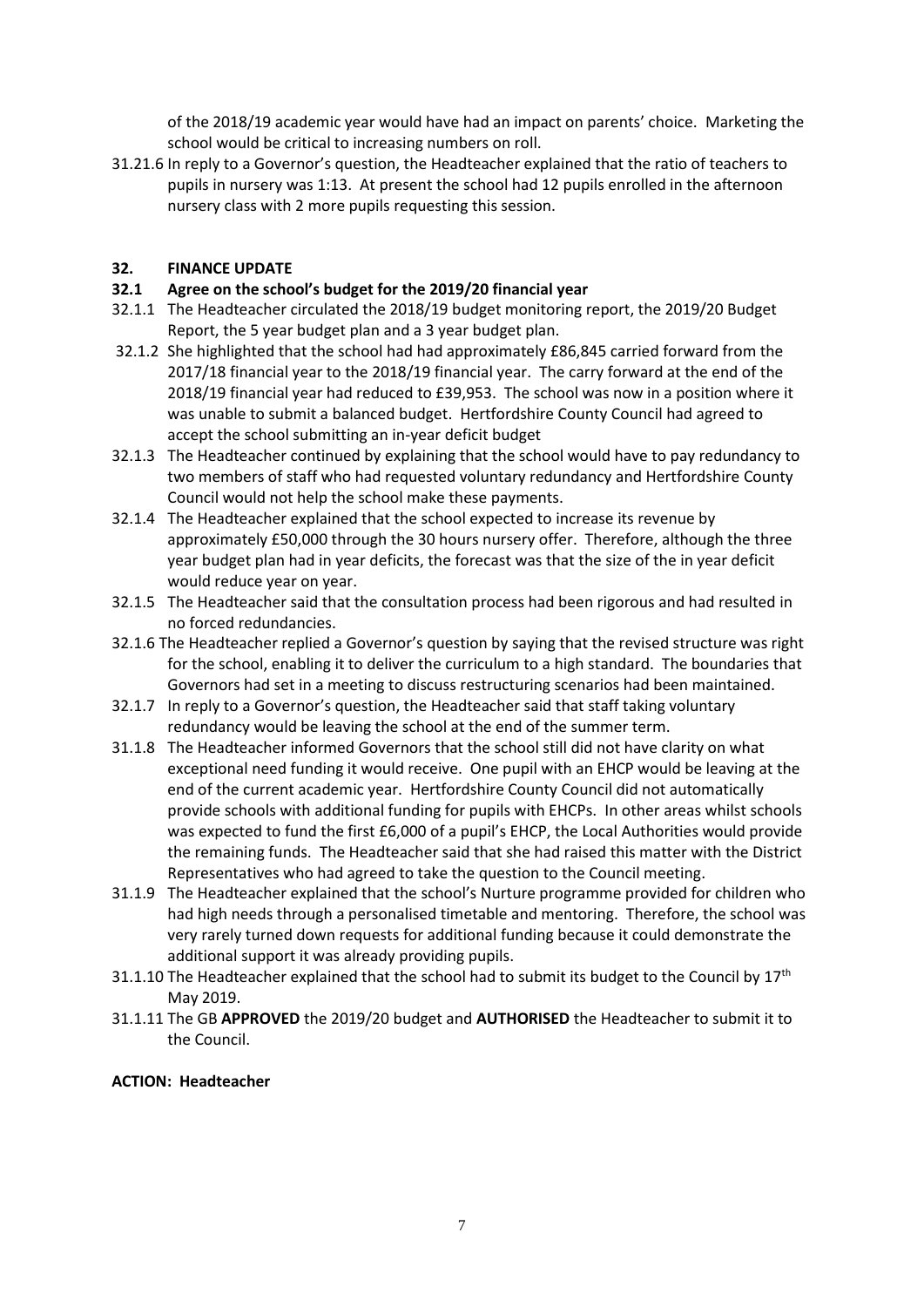# **33. UPDATE ON PREMISES**

# **33.1 Boiler and Heating System**

- 33.1.1 The Chair reported that there would be a boiler and heating survey next week. Hertfordshire County Council would decide how it managed the process for procuring the installation of a new hot water and heating system. There was a separate boiler for the hot water system which would make the process easier.
- 33.1.2 A Governor asked if there was a tentative date for the work to take place. The Chair replied that there was not.

# **33.2 Windows and Doors**

33.2.1 The Chair reported that progress with getting agreement for the renewal of the school's windows and doors was slow due to the Grade II Listed building requirements. However once the method statement had been agreed, confirmation of the discharge of conditions could be obtained. There would be a 8 week planning application period after which the work could commence.

#### **33.3 Nursery Pod**

33.3.1 The Chair reported that the material on the exterior of the nursery pod roof was beginning to wear away. The company that had installed the structure was no longer trading. At present it only posed an aesthetic issue as there were no internal leaks. This was a matter that would have to be returned to in the future.

#### **ACTION: Chair**

# **34. SAFEGUARDING / HEALTH & SAFETY**

- 34.1 The Chair reported that the school's Health and Safety Audit by Hertfordshire County Council was due to take place on  $1<sup>st</sup>$  July 2019. The school had reviewed the audit checklist which the Council had provided, and it had identified corrective actions which needed to be implemented in relation to the premises and procedures that were being followed. There were no urgent or serious actions, and some had already been implemented.
- 34.2 The Chair explained that the fixed electrical standards had changed which had resulted in some remedial work being required which was categorised as important but not hazardous. This had been estimated as costing £2,000 and the Chair proposed that it could be delayed until the 2020/21 financial year.
- 34.3 A Governor asked what the remedial work was. The Chair replied that it related to additional isolations around the consumer units.
- 34.4 The Headteacher explained that the fire alarm in the nursery class was not connected to the alarm for the rest of the building. The local Fire Brigade would be coming to review this.
- 34.5 A Governor asked if a quotation had been obtained for the remedial work that had been identified as required. The Chair responded that only one quotation had been obtained from the company that had carried out the survey.
- 34.6 Governors discussed if the remedial work could be carried out by a standard electrician or if it required specialist skills; and a range of options for securing a suitably qualified person to complete the work.
- 34.7 Additional quotations for the remedial work will be obtained, as required anyway by financial procedures

#### **ACTION: Chair**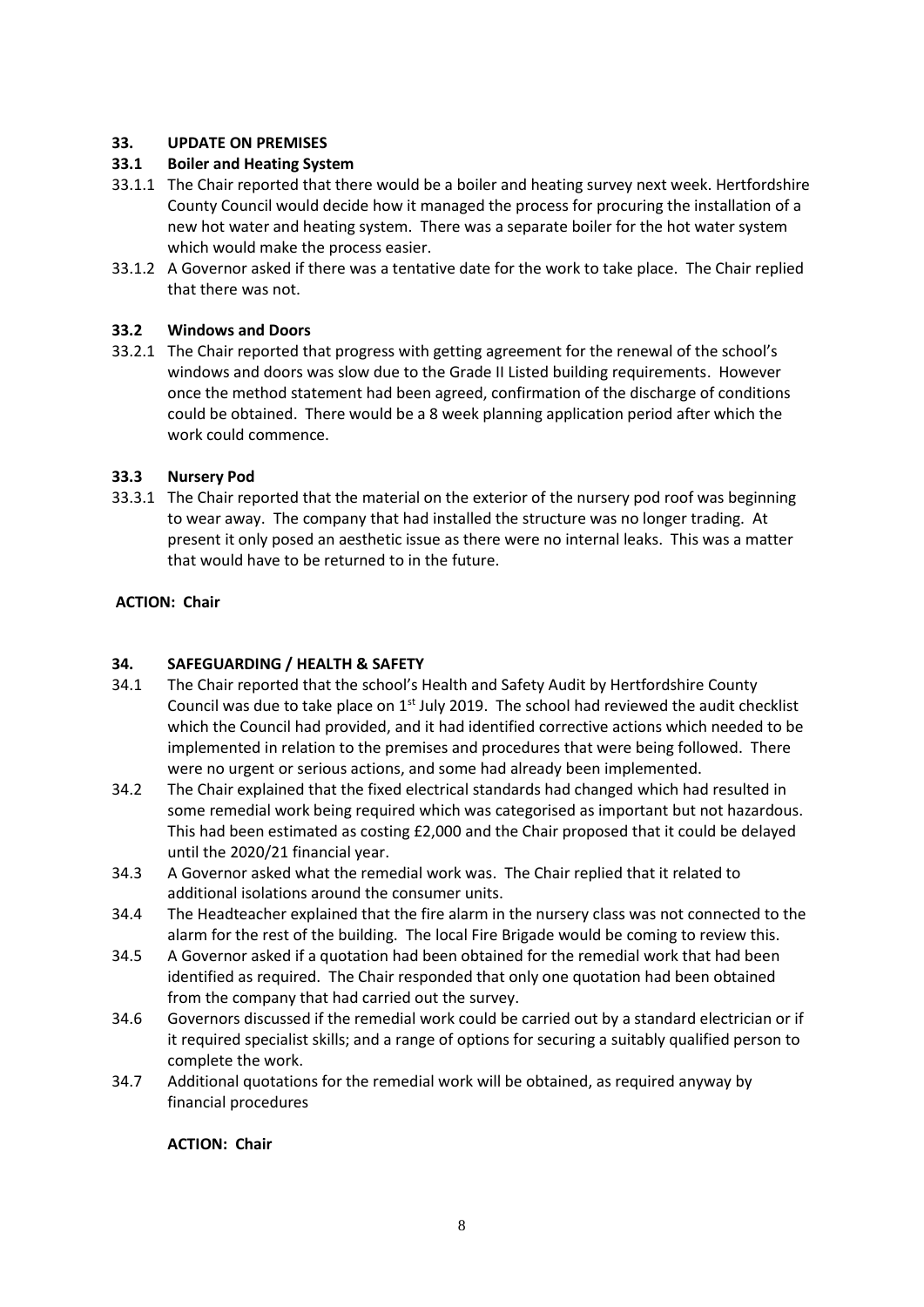# **35. POLICIES FOR REVIEW AND ADOPTION**

- 35.1 The following policies had been circulated to Governors prior to today's meeting:
	- Child Protection Policy
	- Safer Recruitment Policy
	- Whistleblowing policy
	- Intimate Care Policy
	- E-Safety Policy
	- Charging and Remissions Policy
	- Complaints Policy
	- Health & Safety Policy
- 35.2 The Headteacher explained that all the policies were standard Hertfordshire policies which had been adapted for the school.
- 35.3 With regards to the Charging policy, the Headteacher explained that it had been amended to reflect where schools could legally ask parents for contributions towards school trips. The school was asking parents to help towards the cost of swimming lessons. The school only had a requirement to provide swimming lessons for one year but was enabling pupils to have swimming lessons for two years.
- 35.4 The GB **ADOPTED** the following policies:
	- Child Protection Policy
	- Safer Recruitment Policy
	- Whistleblowing policy
	- Intimate Care Policy
	- E-Safety Policy
	- Charging and Remissions Policy
	- Complaints Policy
	- Health & Safety Policy

# **36. DISCUSS STRATEGIES FOR ADVERTISING AND MARKETING THE SCHOOL**

- 36.1 The Headteacher circulated some marketing material which had been developed to advertise the nursery class. The A5 postcard could be used in local shops and health centres whilst the A4 folded leaflet detailed the school's 30 hours nursery offer. There was also a banner which could be displayed on the school's fence.
- 36.2 The Chair commented that the strategy was to attract pupils into the nursery class then focus on retaining them for the rest of their primary school education. The Headteacher agreed, adding that the next stage for developing marketing materials would be for Key Stage 1 (KS1).
- 36.3 The Headteacher explained that work was ongoing to improve the outdoor play space. The Year 1 outdoor play area had had the fencing removed. The Pirate Ship was going to be installed in time for the Summer Fair so that it could be launched at the Fair. This had meant that the Headteacher had committed funds to the purchase prior to receiving the funds being donated by FOGS in order to ensure that it would be installed in time for the Summer Fair. FOGS had already made a commitment to support the purchase of the Pirate Ship by donating £5,000 to the school and they had already raised £5,500.
- 36.4 A Governor asked if the Car boot sale was successful would the school organise another one. The Headteacher said that they would as long as they were successful with selling stands. The Car Boot sale would be open between 7am and 12pm.
- 36.5 The Headteacher explained that the school's information pack for different age groups was being revised. In reply to a Governor's question, the Headteacher said that the information packs would be made available in the marketing suite for the new development.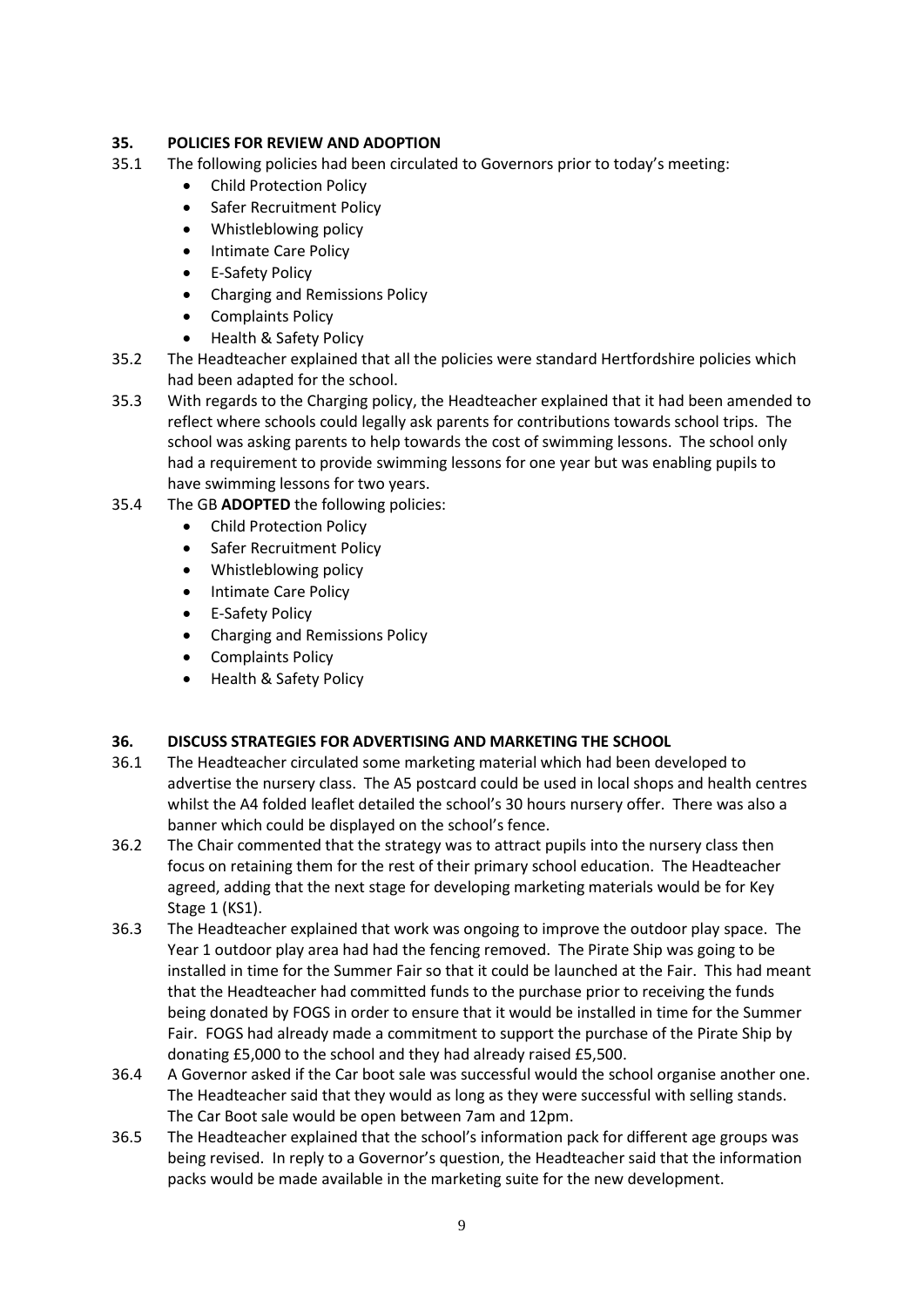- 36.6 Governors commented that the distribution of marketing materials and having a banner on the school's fence were positive activities, especially as the school's entrance was concealed.
- 36.7 The Chair asked if the school's 30 hours nursery offer was being advertised on the school's website. The Deputy Headteacher replied that it was not but it could be added to the website. The Headteacher added that the photographs on the website would be updated.
- 36.8 Governors **AGREED** that the school should start using the marketing materials that had been developed for the nursery class and requested that the 30 hours nursery offer be included on the school's website.

#### **ACTION: Headteacher and Deputy Headteacher**

36.9 The Chair asked Governors to think about further ways the school could be marketed.

#### **ACTION: Governors**

- 36.10 A Governor asked how many pupils were enrolled in the nursery for September 2019. The Headteacher replied that there were currently 25 pupils which meant that the school could take one more pupil or 14 more pupils because of the adult to children ratio being 1:13.
- 36.11 The Chair asked what the capacity of the nursery class was. The Headteacher replied 36.

#### **37. REVIEW GOVERNING BOARD PERFORMANCE AND PROCEDURES, INCLUDING FINDINGS FROM GOVERNOR VISITS**

37.1 This item was not covered.

#### **38. REPORT BACK ON GOVERNORS' TRAINING AND VISITS TO THE SCHOOL**

38.1 The Chair said that there were a range of e-learning courses available to Governors. A Governor commented that the new e-learning system was not as user friendly as its predecessor as it appeared that training modules had to be completed in one sitting because the facility to save and exit was no longer available. The Governor would confirm this before feeding back to HfL

#### **39. ANY OTHER BUSINESS**

39.1 A Governor asked if there were any governor terms of office coming to an end. The Chair replied that he would review this and report back at the next GB meeting.

# **ACTION: Chair**

39.2 Zoe Baines highlighted that as she was currently on maternity leave, she was unable to access emails going to her St Helen's email account. The Chair mentioned that she had a Greenfields email account which could be reactivated.

#### **ACTION: Deputy Headteacher**

#### **40. DATES OF GOVERNING BODY MEETINGS FOR ACADEMIC YEAR 2018 - 2019**

- 40.1 The GB **NOTED** that the next GB meeting would take place at 17:30 on Thursday 11<sup>th</sup> July 2019.
- 40.2 *Kim May and Mark Skinner left the meeting.*
- 40.3 The meeting closed following the confidential section of the meeting.

*The Chair ended the meeting ended at 7.40pm*